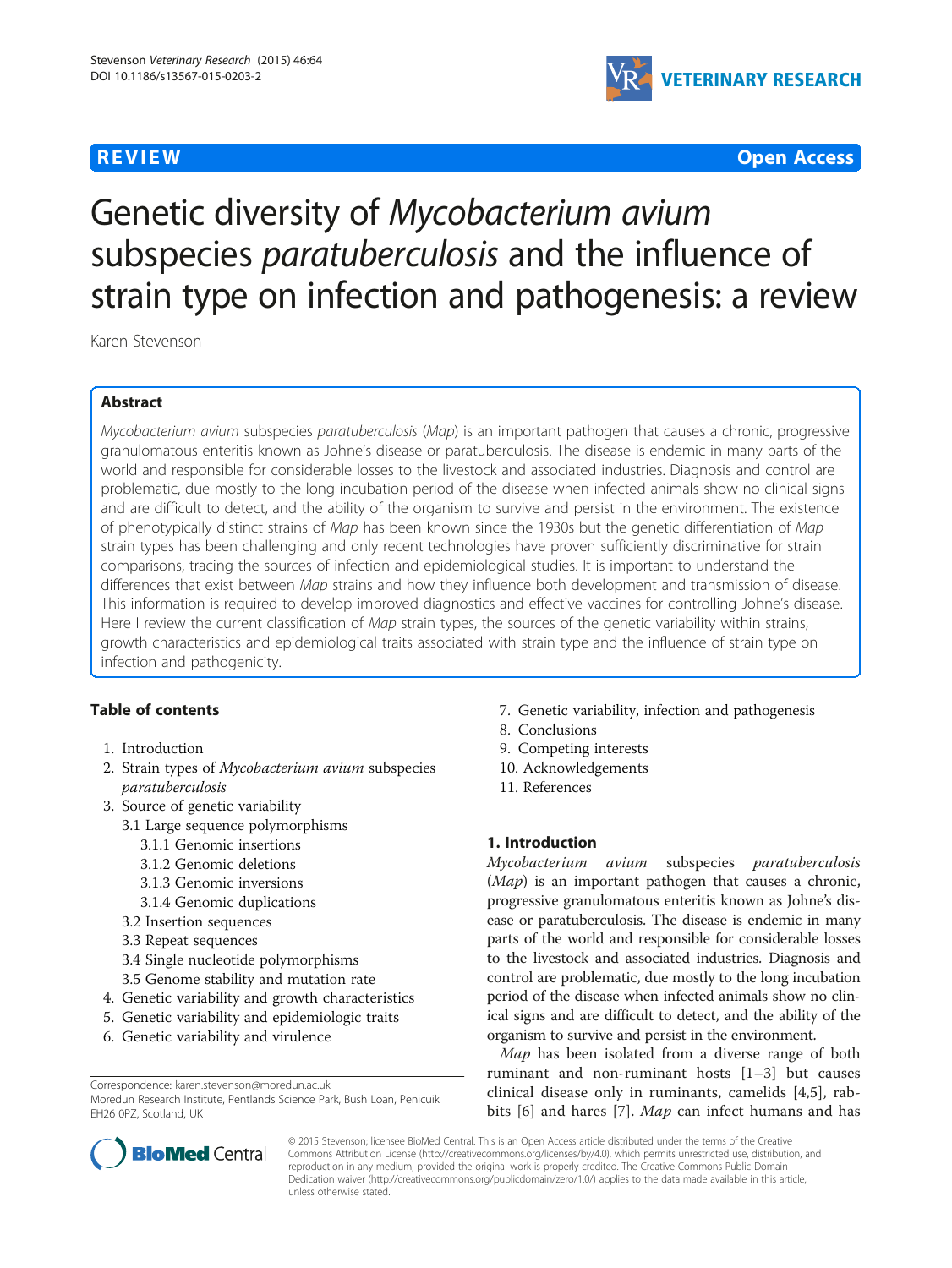been associated with Crohn's disease, although there is no definitive evidence and it remains a highly controversial issue [\[8](#page-9-0)].

The existence of phenotypically distinct strains of Map has been known for more than eight decades but the genetic differentiation of Map strain types has been challenging and only recent technologies have proven sufficiently discriminative for strain comparisons, tracing the sources of infection and epidemiological studies. The history of Map typing and the techniques employed has been reviewed elsewhere and will not be covered in this review [[9,10\]](#page-9-0). It is important to understand the differences that exist between Map strains and how they influence both development and transmission of disease. This information is required to develop improved diagnostics and effective vaccines for controlling Johne's disease. Here I review the current classification of Map strain types, the sources of the genetic variability within strains, growth characteristics and epidemiological traits associated with strain type and the influence of strain type on infection and pathogenicity.

## 2. Strain types of Mycobacterium avium subspecies paratuberculosis

Over the past two decades various strain types of Map have been differentiated using different molecular techniques. As a result a complex nomenclature for Map strains has evolved and the phylogenetic relationships between these strain types has been clarified only recently by whole genome sequencing (J Bryant, K Stevenson, unpublished observations; Figure [1](#page-2-0)). There are two major groups of strains known as "Sheep-type" or "Type S" and "Cattletype" or "Type C" originally named after the host species from which they were first isolated [\[11](#page-9-0)]. The Type C group is synonymous with the Type II strains as defined by pulsed-field gel electrophoresis and described by Stevenson et al. [\[12\]](#page-10-0). A third group of strains termed "intermediate" [[11](#page-9-0)] or "Type III" [\[13](#page-10-0)–[15](#page-10-0)] was originally thought to be intermediate between Type S and Type C strains but whole genome sequencing has confirmed that it is actually a subtype of Type S strains (J Bryant, K Stevenson, unpublished observations; Figure [1](#page-2-0)). Similarly, the Type I pigmented ovine isolates from the UK described by Stevenson et al. [\[12\]](#page-10-0) and the recently sequenced camelid isolates [\[4\]](#page-9-0) also comprise sub-lineages of Type S (Figure [1\)](#page-2-0).

Another group of strains designated "Bison" or "B-type" has been described in the literature [\[16,17](#page-10-0)]. These strains were first differentiated on the basis of the number of copies with a C or a T at base pair 223 in the insertion sequence IS1311 [\[16\]](#page-10-0). All copies of IS1311 in B- Type strains have a T at position 223 whereas the Type S strains all have a C and the Type C strains have one or more copies with a C or a T at this position. Further analyses of Btype isolates revealed that the B-type isolates from animals in India were different from those isolated from US bison and these became known as "Indian Bison type" [[18](#page-10-0)]. More recently, Indian Bison Type strains have been identified by a TG deletion at base pair positions 64 and 65 of IS1311 at locus 2 [[19](#page-10-0)] and also by a number of single nucleotide polymorphisms (SNPs) identified by whole genome sequencing (C Leão, unpublished observations). The Indian Bison type strains are a sub-lineage of the Type C strains [[20](#page-10-0)] (Figure [1\)](#page-2-0).

Genome sequencing of human Map isolates from patients with inflammatory bowel disease has shown that these do not comprise a distinct strain type and cluster with Type C cattle isolates following phylogenetic analysis [21,22, J Bryant, K Stevenson, unpublished observations].

Type S and Type C strains can be differentiated by most typing systems but distinguishing between isolates within these strain types is more difficult and requires the use of more than one typing method and for PCRbased systems the detection of multiple loci [\[9,10](#page-9-0)]. Whole genome sequencing provides the ultimate resolution and has revealed genetic diversity among closely related Map isolates [[21](#page-10-0),[22](#page-10-0)]. Throughout this review the two major strain types will be referred to as Type S and Type C and the Type I and III classification for Type S subtypes.

#### 3. Source of genetic variability

Microbial genomes are plastic changing over time as a result of spontaneous mutations and in response to changing selective pressures within the microenvironment. Spontaneous mutations arise due to the chemical instability of the purine and pyrimidine bases and errors during DNA replication. Natural exposure of an organism to certain environmental factors such as UV light also can induce mutations.

Genetic polymorphisms in Map strains have been determined by microarray comparisons and in silico analyses of whole genome sequence data. The first Map strain to be sequenced was a Type C strain, Map K-10 in 2005 [[23\]](#page-10-0). Subsequent optical mapping revealed that the sequence contained an inversion due to mis-assembly [[24\]](#page-10-0) and the corrected sequence was published in 2010 [[25\]](#page-10-0). Genome sequence data for M.avium hominissuis (*Mah*) strain 104 (*Mah 104*) is available in the NCBI Genbank (NC\_008595). A draft sequence of a Type S strain (Map S397) was compiled following genome sequencing and optical mapping and published in 2012 [[26\]](#page-10-0). These provide the reference genomes for sequence and genome comparisons and all variations are described relative to these.

#### 3.1 Large sequence polymorphisms

Whole genome comparisons have identified large sequence polymorphisms (LSPs) including insertions,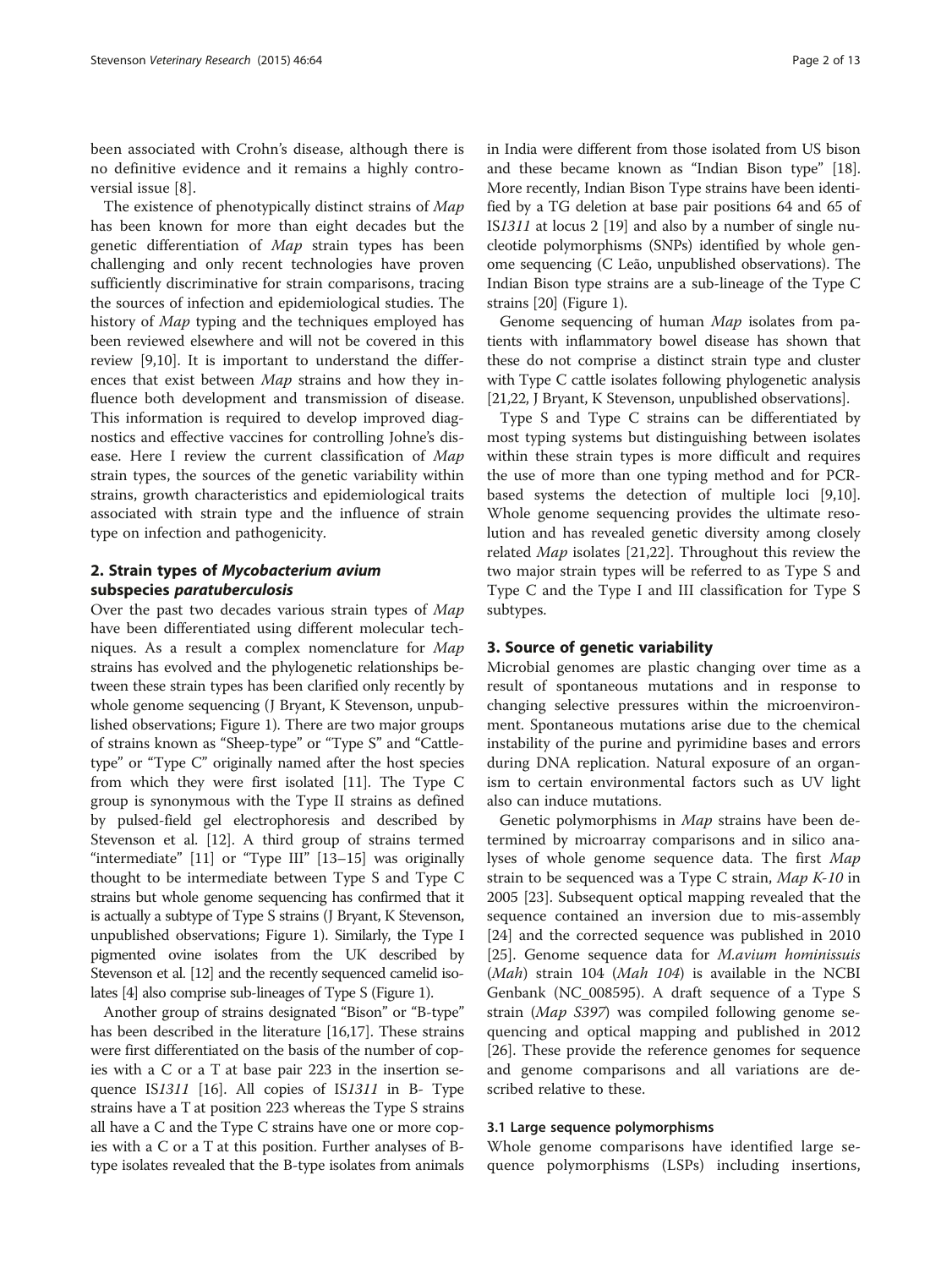<span id="page-2-0"></span>

deletions, inversions, translocations and duplications, all of which contribute to the unique genotypic composition of Map isolates. Large-scale DNA rearrangements can disrupt the integrity of a large number of coding and regulatory genes affecting their function, which can result in major phenotypic consequences. Large-scale insertions can also result in the acquisition of new genetic material such as virulence and antimicrobial resistance genes that confer a selective advantage and contribute to the fitness of a pathogen in specific microenvironments. Horizontal gene transfer has been detected in mycobacteria [[27](#page-10-0)] and a recent study by Wang et al. [\[28](#page-10-0)] has shown that the genetic elements required for in vivo survival of Map comprise a mixture of Map-specific genes acquired via horizontal gene transfer and conserved mycobacterial virulence genes. A number of LSPs have been identified between Type S and Type C strains. However, the genome is remarkably homogeneous between isolates within each of these lineages [\[21,22,26](#page-10-0)].

### 3.1.1 Genomic insertions

Comparison of the whole genome sequences of Map S397 (Type S) and *Map K-10* (Type C) reveals ten LSPs containing four or more open reading frames (ORFs) present in the Type S strain and *Mah* but absent from the Type C strain [[26](#page-10-0)]. Four of these were identified

previously by genomic hybridisation and microarray analyses [\[29](#page-10-0)–[32](#page-10-0)]. The largest of these is a 9 kb fragment comprising 13 ORFs, which encodes a number of proteins of particular interest that could have phenotypic consequences including a TetR transcriptional regulator, PPE proteins, HspR protein, PapA2 protein, ABC-2 type transporter and IS1311. The polymorphism also truncates MAP2178 involved in mycobactin synthesis. Another LSP insertion of particular note contains 14 ORFs predicted to encode proteins involved in the biosynthesis of glycopeptidolipids, which promote macrophage activation in a TLR2 and MyD88-dependent manner [\[26,31,33\]](#page-10-0). Overall a total of 70 ORFs are present in Map S397 but absent from Map K-10 and of these 57 are present in Mah 104 and 13 unique to *Map S397* [[26](#page-10-0)]. As more *Map* Type S strains are fully sequenced, it will be possible to confirm whether these ORFs are exclusive to all Type S strains.

### 3.1.2 Genomic deletions

Whole genome comparisons between Map S397 and Map K-10 also reveal 32 ORFs present in Map K-10 but absent from the genome of *Map S397* [\[26](#page-10-0)]. These included the previously described deleted regions MAP1484c to MAP1491 [[31,32,34\]](#page-10-0) and MAP1728c to MAP1744 [[30](#page-10-0)–[32,35](#page-10-0)]. Additionally, Castellanos et al. [[32\]](#page-10-0) reported the absence of MAP3584 from Type III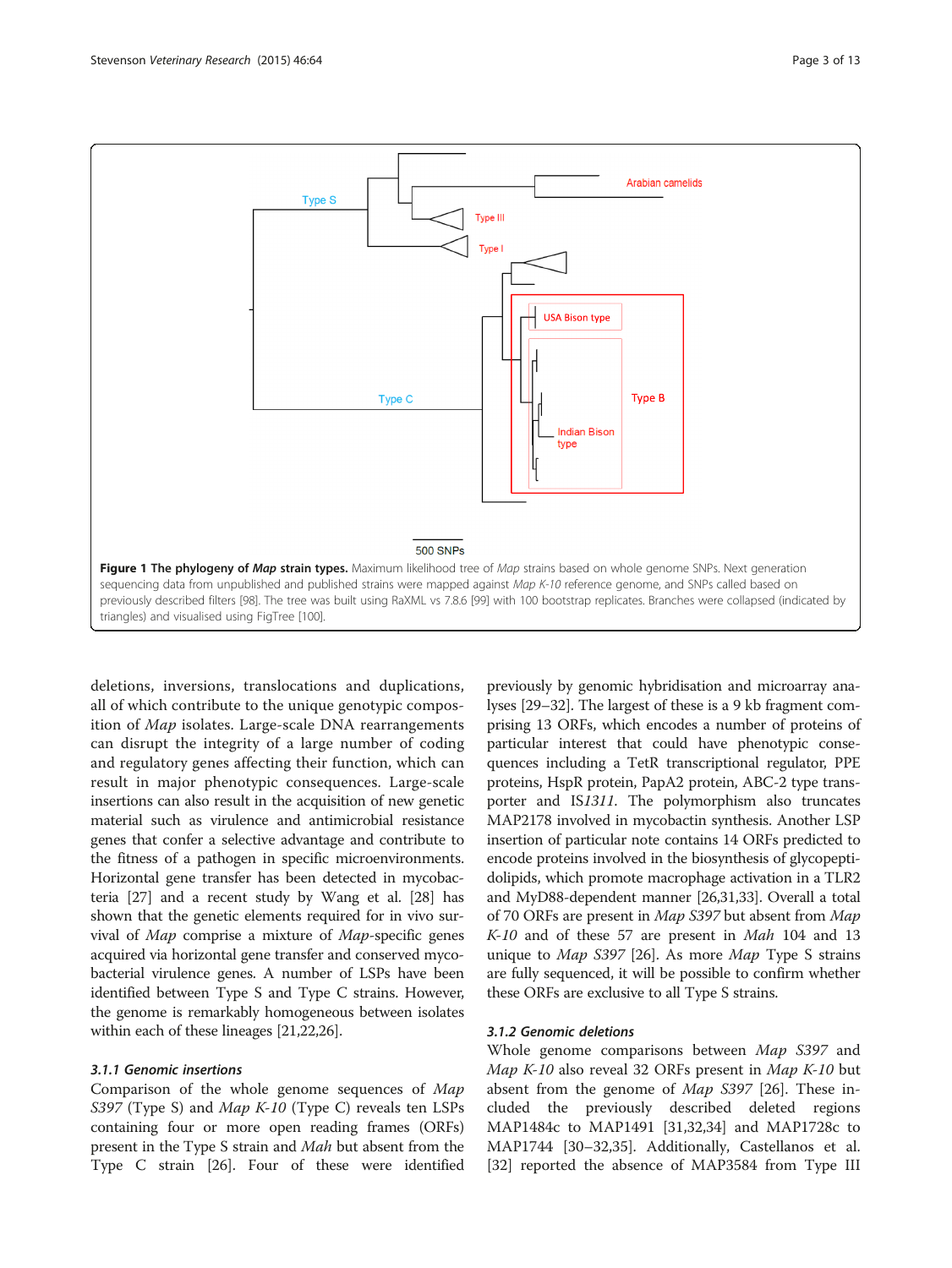strains compared with Type I strains. Other heterogenic loci identified in Type S strains include MAP1433c to MAP1438c [\[26,32\]](#page-10-0), also known as VA15 [\[31\]](#page-10-0) and MAP2325 [\[26,32,34,36\]](#page-10-0). Although discrepancies between microarray and genome sequence data cannot be ruled out, these differences may represent intra strain variations due to geographical differences or alternatively may have been derived through the process of host adaptation and reflect true functional differences between strains.

#### 3.1.3 Genomic inversions

Genome sequencing and optical mapping of Map S397 revealed 14 inversions compared with the corrected genome sequence of *Map K-10* [\[25,26](#page-10-0)]. These inversions vary in size from 22 to 1,174 kb and span a total of 2.4 Mb of the S397 genome. Seven of the inversions are larger than 22 kb and 13 have at least one IS element on the flanking regions. Inversions result in a change in genome synteny (gene order) and in mycobacteria appear to be mediated by insertion sequences. Mycobacteria may utilise inversions to change the expression of certain genes for the benefit of the bacterium during infection. It is possible that the large gene inversions could be responsible for antigenic variations between strain types, although this has to be verified at the transcriptomic and proteomic levels.

#### 3.1.4 Genomic duplications

Two large tandem duplications designated variable Genomic Island −17 (vGI-17) and vGI-18 have been identified in human Map isolates by Wynne et al. [[21](#page-10-0)]. These duplications span 63 and 109 ORFs, respectively and both are flanked by an IS4 element suggesting that transposon mediated recombination may be responsible for the heterogeneity of duplication between isolates. PCR screening of over 30 additional *Map* isolates of different provenance confirmed that the duplications are carried by many isolates. However, the proportion of cells containing vGI-17 varies between isolates leading the authors to hypothesise that the duplications are transient genomic arrangements that may confer a selective advantage for enhanced infection or persistence in a host.

#### 3.2 Insertion sequences

Insertion sequences have proved to be important for distinguishing between mycobacterial species and subspecies. The Map K-10 strain contains 19 different IS elements with 58 total copies including IS1311 and the Map-specific elements IS900, ISMav2, IS\_MAP02, IS\_MAP04 and homologues of REP13E12. These IS elements are present in *Map S397* in the same copy number as *Map K-10* [[26\]](#page-10-0) and currently there is no evidence for IS elements unique to either Type S or Type C

strains. However, copy number of IS900 varies between Type C strains [\[37\]](#page-10-0) and this has been exploited in some typing techniques such as restriction fragment length polymorphism coupled with hybridisation to IS900. Insertion sequences may insert into regulatory or coding regions of the genome and disrupt gene function or into intergenic regions causing minimal disruption. Additionally, they can effect DNA rearrangements by transposon mediated recombination.

#### 3.3 Repeat sequences

Repeat sequences are an important source of variation in bacterial genomes and are exploited by various typing methods for strain differentiation and molecular diagnosis. Mycobacterial Interspersed Repetitive Units (MIRUs) are repeat sequences present in the intergenic regions dispersed throughout mycobacterial genomes and are distinguished from other repeat sequences in that they do not contain dyad symmetries and comprise small ORFs whose extremities overlap those of the contiguous ORFs and are orientated in the same direction as these ORFs [[38](#page-10-0)]. Variable Number Tandem Repeats (VNTRs) are tandem repeats of 15–100 bp dispersed at multiple loci in the genome. Short-sequence repeats (SSRs) consist of simple tracts of 2–5 bp tandem repeats. The total number of different repeat loci and the copy number of each repeat can vary between Map isolates. MIRU-VNTRs and SSRs have been used extensively for typing Map isolates and can distinguish both between Type S and Type C and within Type C strains to some extent [\[9](#page-9-0)[,39,40\]](#page-10-0).

#### 3.4 Single nucleotide polymorphisms

Single nucleotide polymorphisms (SNPs) are the substitution of one nucleotide with another or an insertion or deletion of a single nucleotide. Single nucleotide substitutions in protein coding sequences can be synonymous where the substitution does not result in an amino acid change in the protein or nonsynonymous where the substitution results in an amino acid change that may have an impact on the function of the encoded protein. SNPs involving insertions or deletions in protein coding sequences result in frameshifts that lead to significant alterations in the encoding protein and the translation of downstream genes. SNPs in non-protein coding DNA can also have functional consequences if, for example, they affect a regulatory element. Also, SNPs in nontranslated regions or synonymous SNPs may impact function by inducing alterations in RNA structure that influence RNA stability and/or small RNA-based post transcriptional regulation. Not all SNPs will result in phenotypic changes that affect epidemiologic or pathogenic traits but they are an important source of genetic variability. SNPs provide the greatest variation within the genome and are often thought of as the raw material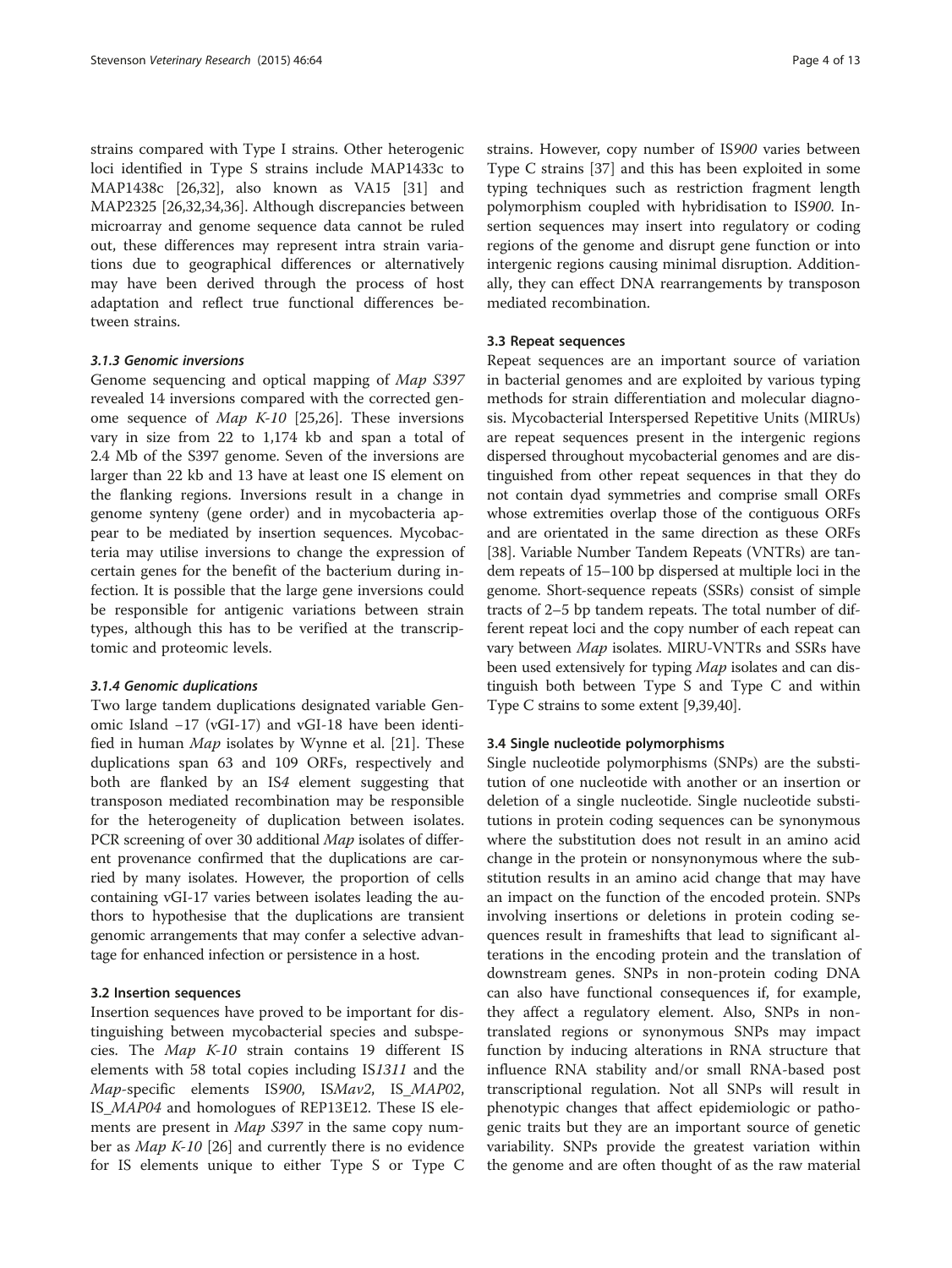of evolution. More than 3000 SNPs differ between Type S and Type C strains [\[26](#page-10-0)] but more importantly, SNPs provide intra-strain genetic variation. There are around 1000 SNPs between the camelid isolates and Map S397 [[4\]](#page-9-0) and around 1000 SNPs between Type I and Type III strains. The high resolution afforded by genome sequencing can distinguish Map isolates within a strain type that cannot be differentiated by standard typing procedures. Epidemiologically related isolates can differ by just ten SNPs.

# 3.5 Genome stability and mutation rate

The fidelity of replication and the growth rate will affect the rate at which genetic variants can arise within a given pathogen species. Since Map replicates very slowly with a doubling time of 22–26 hours or more [[41](#page-10-0)] and demonstrates low genomic diversity, the mutation rate is likely to be slow. A mutation rate of less than 0.3 SNPs per genome per year, which falls in the range reported for M.tuberculosis [[42](#page-10-0)] has been estimated based on the analysis of more than 100 Map genomes using the Bayesian MCMC programme BEAST and different phylogenetic models (J Bryant, personal communication). The mutation rate and hence genetic variation is also influenced by selective pressures from the microenvironment such as the host immune system or presence of antibiotics. There have been few studies on genome stability although genetic changes occurring after in vitro passage of *Map* strains have been reported [[11,](#page-9-0)[43](#page-10-0)–[45](#page-10-0)]. In contrast to in vitro passage, no changes were detected by IS900-RFLP analysis following in vivo passage [[45](#page-10-0),[46](#page-10-0)]. However, further studies using genome sequencing with greater resolution will give a better estimate of genome stability. With respect to the short term stability of genotyping target repeat sequences and their suitability for epidemiological studies, MIRU-VNTR loci tested thus far appear to be stable enough for use in Map epidemiology, but the SSR locus 2 has been reported to be too unstable for this purpose [[45\]](#page-10-0).

#### 4. Genetic variability and growth characteristics

The existence of at least two *Map* strain types differing in their growth characteristics, colony pigmentation and disease presentation was suspected as early as the 1930s but not confirmed until appropriate media could be found to support growth of both strain types [\[47,48](#page-10-0)]. We now know these strain types to be Type S and Type C. Generally, Type C strains are relatively easy to isolate from clinical samples and grow more quickly than Type S strains producing visible colonies in 4–6 weeks depending on the initial inoculum and the medium used. Type S strains are more difficult to isolate, taking 16 to 52 weeks to produce detectable growth. Both strain types grow on media based on Middlebrook 7H9, 7H10

or 7H11. Middlebrook 7H11 supplemented with mycobactin J is probably the best solid medium for the primary isolation of Map isolates from small ruminants which may be infected by both strain types [\[49\]](#page-10-0). With the withdrawal of Bactec12B medium, Whittington et al. [[50\]](#page-10-0) have developed a new liquid culture medium (M7H9C) comprising a Middlebrook 7H9 base supplemented with casitone, albumin, dextrose, catalase, egg yolk, mycobactin J and a cocktail of antibiotics that is suitable for the primary cultivation of Type S and Type C Map. Mycobactin J is usually added to all types of culture media, although some researchers have reported growth on 7H11 without mycobactin [\[51,52](#page-11-0)]. Type S strains grow poorly if at all on Herrold's Egg Yolk Medium (HEYM), in contrast to Type C strains [[48](#page-10-0),[49](#page-10-0)[,52](#page-11-0)–[55](#page-11-0)] and the addition of sodium pyruvate to the culture media can be inhibitory to Type S strains [\[49,](#page-10-0)[52,56](#page-11-0)].

A recent study by Abendaño et al. [[57](#page-11-0)] reported variable growth rates of low passage Type S and B-type isolates obtained from cattle, goat and wild animals but very similar growth rates for ovine isolates of Types S, C and B, although generally the Type S strains grew more slowly. The authors hypothesise that the isolates from sheep may have adapted to growth in this particular host by modifying the expression of some genes that might subsequently affect the strains' ability to grow in liquid media. This may be reflected in the genotypes of these strains but whole genome sequencing and further investigations are needed to confirm this hypothesis.

Culture environments certainly influence Map genome diversity when strains are propagated in vitro over long periods. Long term systematic subculture of vaccine strains has influenced Map genome diversity resulting in large tandem genomic duplications, deletions and transposable element activity [[44\]](#page-10-0). The vaccine strain 316F has been propagated on different media in different laboratories. A large deletion (vGI-19) is uniquely present in a 316F strain maintained on Dubos medium with added pyruvate and it is possible that this medium has been selective in that the deleted region includes homologues of glyoxylate enzymes associated with pyruvate metabolism. Similarly, another 316F strain maintained exclusively on potato starch medium has a unique large tandem duplication (vGI-22) containing extra copies of 14 ORFs including genes required for cell wall and fatty acid biosynthesis.

Another study has reported specific epigenetic distinctions between Map isolates from tissue versus faeces [[58\]](#page-11-0). Amplified fragment length polymorphism (AFLP) analyses of *Map* isolates revealed genetic regions unique to tissue-associated isolates which showed no differences in terms of DNA sequence between Map K-10 or faecal isolates. Further investigation demonstrated undigested AFLP restriction sites in the tissue-associated regions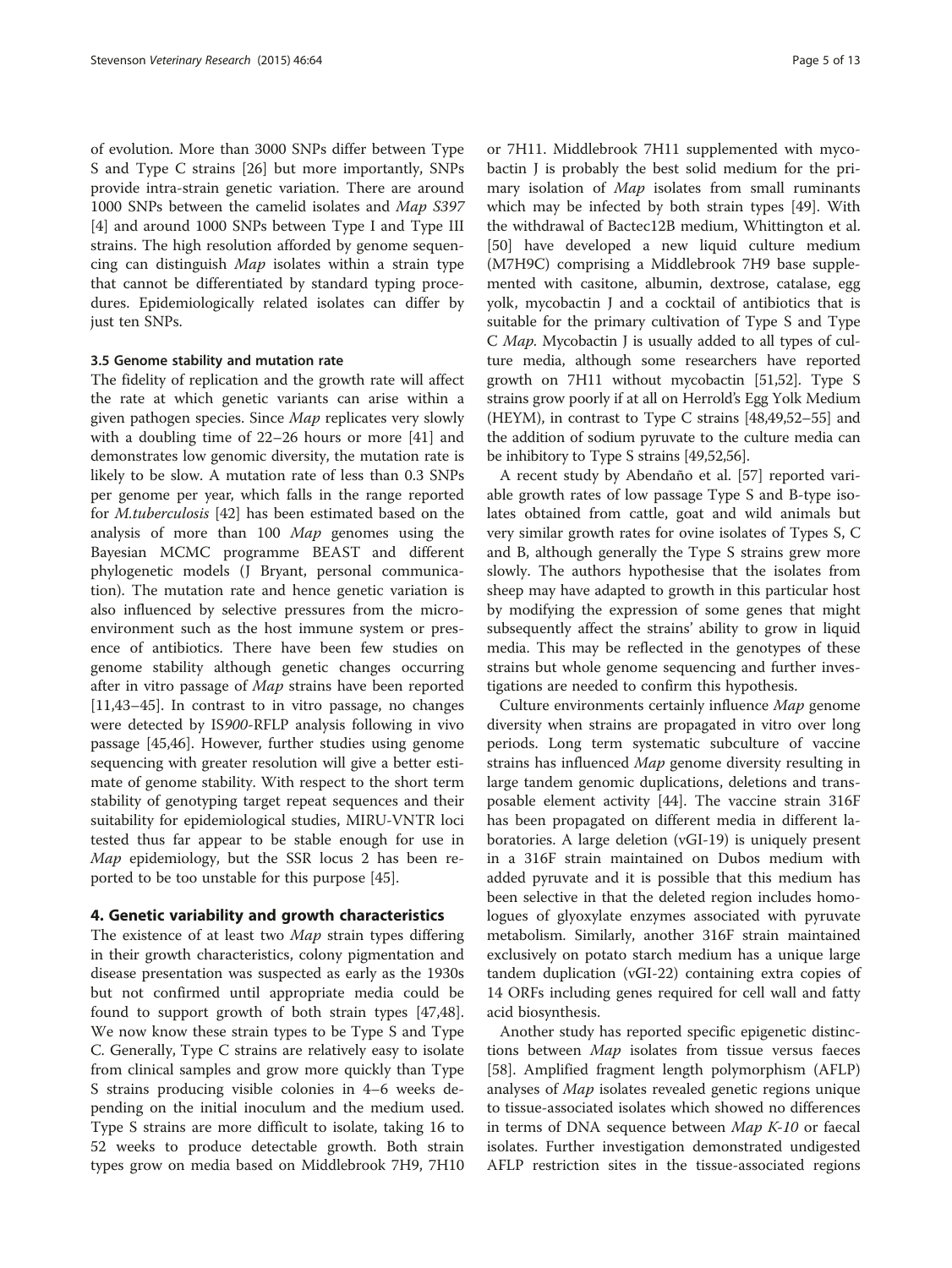prompting the authors to speculate that methylation of these sites might be responsible. The discovery of a consensus sequence for possible methyltransferase recognition upstream of the undigested restriction site in the tissue-associated Map isolates would appear to support this hypothesis.

Colony phenotype does not appear to differ much between Map strain types, although the size and colour of colonies varies according to the media on which the strains are grown [\[49](#page-10-0)[,52](#page-11-0)]. The exception to this are the distinctive pigmented strains that have been isolated from sheep, which produce a yellow or orange pigment that is stable during both in vitro and in vivo passage. The gut mucosa of sheep clinically infected with these strains is typically a brilliant yellow colour caused by the large number of pigmented bacteria present. Initially, pigmentation was thought to be a feature of Type I strains but a few pigmented strains have since been typed as Type III [\[40](#page-10-0)] and non-pigmented Type I strains identified (K Stevenson, unpublished results). No genetic polymorphisms or the presence or absence of any single gene which could be exclusively associated with the pigmented strains have been identified and the underlying reason for pigmentation in these strains remains unknown (J Bryant, personal communication).

Map, like other bacteria, emits volatile organic compounds (VOCs) during growth and a study by Trefz et al. [[59\]](#page-11-0) showed that 34 such compounds could be identified as biomarkers for Map growing on HEYM and that 2-ethylfuran, 2-methylfuran, 3-methylfuran, 2 pentylfuran, ethyl acetate, 1-methyl-1-H-pyrrole and dimethyldisulfide correlated with density of bacterial growth. Only a limited number of Map strains were investigated; a laboratory adapted Type C reference strain (ATCC 19689), one Type S (sub-type III) and 3 Type C field strains of different genotypes. However, the Map strains could be differentiated on the basis of their VOC emission patterns indicating that Map strains vary with respect to growth and metabolic activity. The Type C reference strain and Type S strain could be distinguished from the Type C field strains but the emissions from the Type C field strains were not markedly different.

#### 5. Genetic variability and epidemiologic traits

Map strain differences in epidemiologic traits such as preferred host species and transmission factors have been suggested, but the results of past epidemiological studies have to be reviewed with caution since they did not always employ media that would support the growth of all strain types or sufficiently discriminative typing techniques.

Type C *Map* strains show no host preference and can be isolated from a broad range of domesticated, captive and free-living wildlife species, including non-ruminants

[[1](#page-9-0)–[3\]](#page-9-0). They are usually the predominant strain type isolated from cattle. The Bison subtypes similarly are not restricted to *Bison* species and have been isolated from many domestic and wildlife species and humans [\[18,](#page-10-0)[60](#page-11-0)–[62](#page-11-0)]. There is mounting evidence for interspecies transmission of Type C strains. The same strains have been found to infect wildlife species and domestic ruminants on the same property [\[63,64](#page-11-0)], between two species of farmed ruminants on the same farm [[49](#page-10-0)[,63](#page-11-0)], and between wildlife species on the same property [\[63\]](#page-11-0). High resolution genome sequencing will no doubt reveal many more.

Type S strains have been predominantly isolated from sheep and goats in the past and this has led to a perception that they have a preference for these host species. However, Type S strains have been shown to produce clinical disease following experimental infection of cattle [[65\]](#page-11-0) or deer [\[66](#page-11-0)]. There has been one report of the isolation of a pigmented Map strain from a cow [[67\]](#page-11-0) and this strain was also experimentally transmitted to sheep. Experimental infections utilise high doses of in vitro grown Map and may not accurately reflect the situation in the field. In terms of natural infections, Type S infections of cattle [[68](#page-11-0)–[70\]](#page-11-0), farmed and wild deer [[70](#page-11-0),[71](#page-11-0)] and Arabian camelids [\[4](#page-9-0)] have been reported. The most convincing evidence for interspecies transmission of Type S strains comes from the scenario following the importation of Karakul sheep from Germany to Iceland in 1938 [[72\]](#page-11-0). The Icelandic strains were characterised retrospectively as Type S strains [\[69](#page-11-0)]. After their introduction in sheep they passed to the local cattle population and subsequently became endemic. The risk of natural transmission of Type S strains from sheep to cattle was believed to be low and to occur when susceptible animals were exposed to high doses [[73](#page-11-0)]. However, a recent study by Verdugo et al. [\[70](#page-11-0)] suggests that interspecies transmission of Type S strains may not be such a rare event if there is close contact between different species at the farm level. This study reported that Type S strains are more frequent in New Zealand beef cattle than Type C and that the same S subtypes were present in beef cattle and sheep co-grazing on farms. Farming systems therefore have an impact on strain transmission with cograzing two or more ruminant species increasing the risk of interspecies transmission. These studies [[69](#page-11-0),[70](#page-11-0), [73\]](#page-11-0) do not differentiate between the different S subtypes I and III, which could differ in their ability for interspecies transmission.

The transmission of *Map* also depends on the ability of the bacterium to survive within the environment and there appears to have been only one study investigating environmental survival of different Map strains. A study by Eppleston et al. [\[74](#page-11-0)] reported the survival of a Type C Map strain was not affected by site but for a Type S strain the hazard of death was 2.3 times higher at arid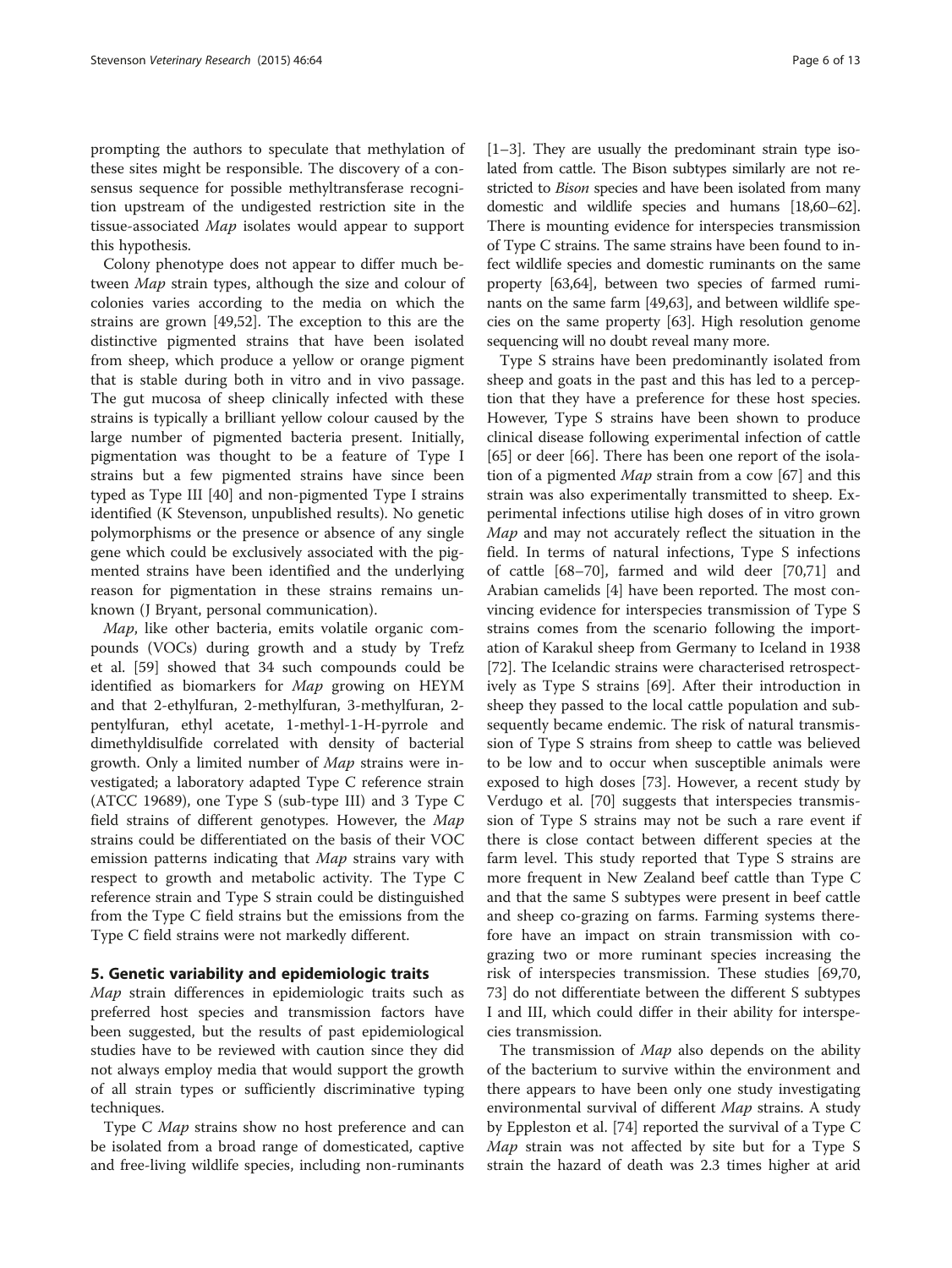zone sites compared with temperate sites in Australia. Map has the capacity to form spore-like morphotypes that are resilient to heat and could facilitate survival within the environment [[75](#page-11-0)]. Information on the survival of the different Map strain types in soil, water, silage and manure is of significant importance for reducing transmission and requires further research.

The geographical distribution of Map strains has probably been influenced by many factors including animal movements, farming practices and strain virulence. Currently, whole genome sequencing has shown that there is little evidence for geographically distinct strains (J Bryant, K Stevenson unpublished observations). The pigmented Type I strains do appear to be geographically restricted to pockets within the UK and are rarely found elsewhere. Distinct Type C genotypes have been found for Canada [[76\]](#page-11-0) and the Azores, Portugal (C Leão, personal communication). However, the picture may change as more Map isolates are subjected to whole genome sequencing.

# 6. Genetic variability and virulence

There is a paucity of information on differences in the abilities of Map strains to cause disease due in part to the challenges of differentiating between strain types and assessing virulence both in the field and using animal models. Few data sets exist that combine information on Map genotype and the outcome or severity of disease in the field and virulence has mostly been determined for laboratory cultured strains using animal models. There appears to be differences between Type S and Type C strains with respect to their virulence in different host species. Experimental infection of deer with a Type C isolate established infection in 100% of the animals whereas the infection rate was 69% with the same dose of a Type S strain, suggesting that Type S strains may be less virulent for deer or alternatively deer may be more resistant to infection with this strain type [[66\]](#page-11-0). A recent study assessed the influence of different Map strains on the pathogenesis of disease in sheep, through the evaluation of lesion development and peripheral immune responses [[77\]](#page-11-0). The researchers found specific antibody and interferon-γ (IFN-γ) production was significantly higher in lambs infected with Type C strains whereas no consistent IFN-γ responses were measured in those infected with Type S strains. In Type S infected lambs the granulomatous lesions were focal and restricted to lymphoid tissue with no differences in lesion intensity over time. In contrast, in lambs infected with Type C strains the lesions were more severe at 150 days post inoculation while at 390 days post infection lesions had decreased in severity and were characterised by well demarcated granulomas with fibrosis, suggesting lesion regression. Differences in lesion type were observed

between a Type C field strain and Map K-10 at 150 days with the field strain producing diffuse lesions and the Map K-10 producing less severe multifocal lesions, suggesting that the Map K-10 may be less virulent possibly as a result of laboratory adaptation. No differences were observed between the two Type S (Type III) field strains in the study. The Type C lesions occurred in lymphoid tissue and in the lamina propria both associated with and not associated with lymphoid tissue. Infection with Type C strains was also characterised by the appearance of giant cells. These have been observed previously in leporine paratuberculosis [\[6](#page-9-0)] (also Type C strains), are common in natural bovine paratuberculosis and were reported in a previous infection study [\[78](#page-11-0)]. Since different Type C strains were used in these experimental infections, the presence of giant cells may be the consequence of Map strain type rather than host responses. Currently there are no published reports of similar experimental infections of calves to establish the effect of Map strain type on the pathogenesis of bovine paratuberculosis.

Differences in virulence between Map vaccine strains 316F, II and 2e (all Type C strains) with respect to a virulent Map Type C clinical isolate have been demonstrated using a mouse model of infection [\[44](#page-10-0)]. The vaccine strains were clearly attenuated with regard to their ability to survive and persist in mice as measured by a reduction in the numbers of bacteria recovered and numbers of leucocyte clusters containing acid fast bacteria in the livers. Strains 316F and 2e were also shown to be attenuated with respect to a virulent field strain in a calf model of infection [\[79](#page-11-0)]. Analyses of the genomes of these and other vaccine strains was accomplished using a pan *Map/Mah* microarray and multiple genomic variations specific for various vaccine strains and stocks were identified including deletions, tandem duplications, variable genomic islands and insertion sequence copy numbers [\[44](#page-10-0)]. These genomic variations give clues as to possible mechanisms of attenuation of these strains. Of particular interest is a deletion (vGI-20) spanning 34 ORFs, including ten Map-specific genes in vaccine strains 2e and II. This region includes part of the 38Kb pathogenicity island identified by Stratmann et al. [[80](#page-11-0)] and the Map-specific genes could provide the basis for differentiating infected from vaccinated animals (DIVA). The deleted region contains genes potentially involved in virulence and pathogenesis including PapA2 (involved in cell adhesion), genes encoding the anti-host killing factors glyoxalase and catalase, genes involved in cell internalisation and fatty acid metabolism. Strain II additionally contained a large 41 ORF tandem duplication (vGI-21) which included duplication of genes involved in benzoate and lipid metabolic pathways and it is tempting to speculate that this duplication arose to compensate for the loss of the genes involved in lipid biosynthesis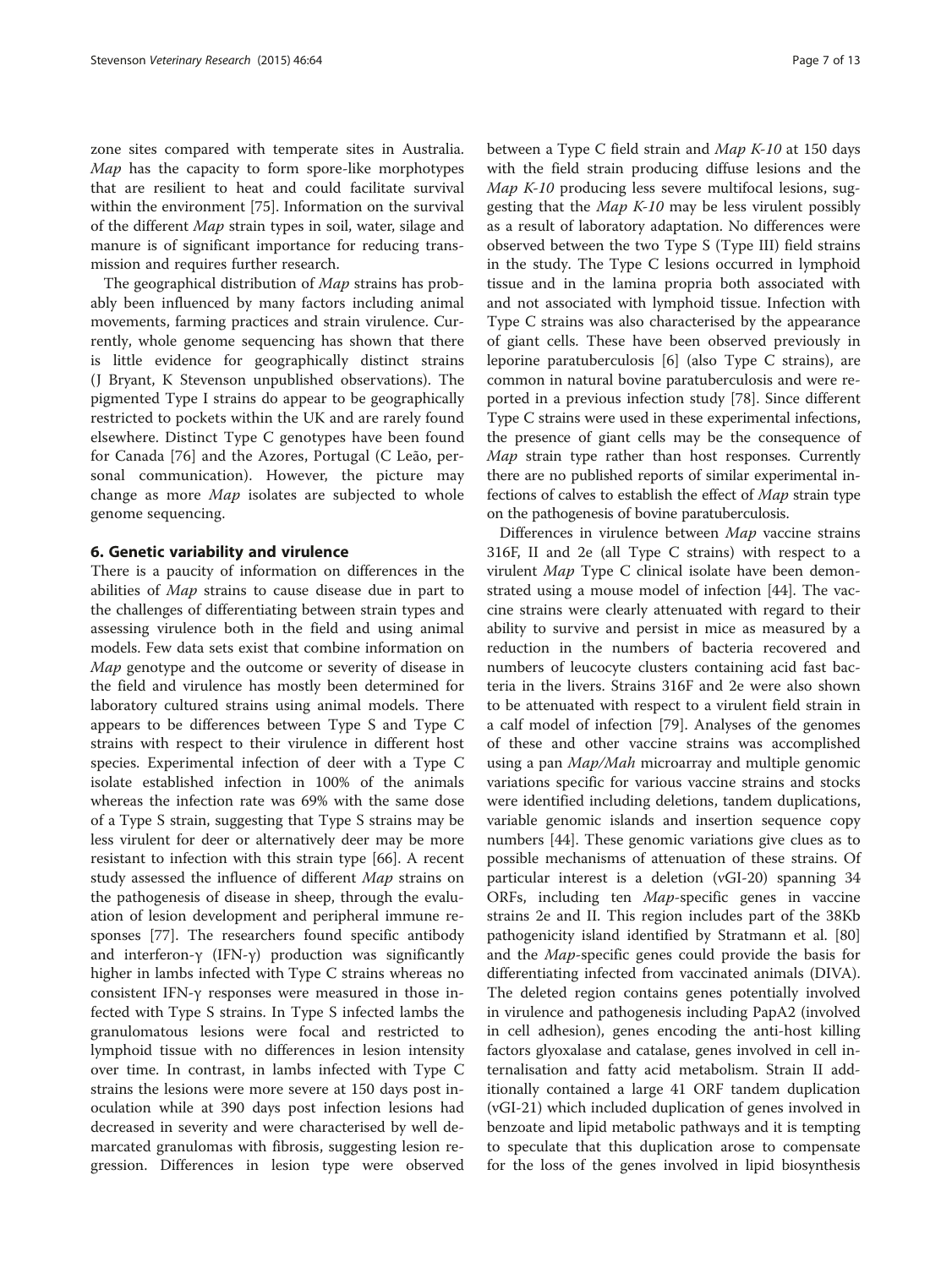and carbon usage in the vGI-20 deletion. The vGI-20 deletion and the vGI-21 duplication were not present in 316F suggesting that attenuation in this strain is due to different genetic polymorphisms.

# 7. Genetic variability, infection and pathogenesis

Disease is the outcome of a battle between host and pathogen involving a complex interplay between host defence mechanisms and attempts of the pathogen to circumvent these defences. Key determinants of bacterial virulence are those that facilitate adhesion, invasion and colonisation of host cells. Evidence is emerging that there are differences in the host-pathogen interactions that could be attributed to different Map strain types. The first stage of Map infection is the invasion of the intestinal barrier via both microfold (M) cells of Peyer's patches and differentiated epithelial cells [\[81](#page-11-0)]. During these early infection events bacterial adhesions can play a crucial role. The heparin binding haemagglutinin (HBHG) is one such adhesion located on the surface of the mycobacterium, which has been shown to mediate the binding of the bacterium to epithelial cells and fibro-blasts [[82\]](#page-11-0). The C-terminal regions of the hbhA gene differ between Type S and Type C Map strains mainly in deletions or differences in the lysine-rich repeats, which are important for the binding of HBHA to HS-GAG [[83\]](#page-11-0). No differences could be found between the Type S subtypes I and III. The HBHA proteins from Map Type S and Type C strains were found to exhibit different binding activity with sulphated glycoconjugates, with Type S strains having the highest binding affinity correlating with a greater number of lysine-rich repeats [\[83](#page-11-0)]. Since HS-GAG structures differ according to both hosts and organs, it is possible that mycobacterial pathogens use heparin-binding domain variability to define their host preference or tropism for the intestine. Further investigations are required to further elucidate the role of this protein in pathogenesis of Map strain types.

Following invasion of the intestine, Map is then translocated to the submucosal macrophages where the bacterium encounters a hostile environment evolved to destroy and internalise pathogens. The survival of internalised Map depends upon its ability to inhibit phagosome acidification and phagolysosome fusion to avoid hydrolysis and oxidation. There is some evidence that different *Map* strains have different capacities for entry and survival in macrophages. Several studies have reported increased uptake and survival of Map Type C strains by bovine monocyte-derived macrophages (MDMs) compared with a Type S strain [[84,85\]](#page-11-0). Furthermore, no effect of the origin of MDMs (Johne's disease positive or control animals) on bacterial survival irrespective of Map strain type could be observed, suggesting that previous exposure of MDMs to Map had no impact on bacterial survival in vitro [\[85](#page-11-0)]. These studies employed very few strains and a more recent study investigating a larger panel of genotypically distinct strains from six different host species concluded that survival of Map isolates in bovine macrophages is associated with the specific host from which the isolates were initially isolated rather than genotype [[86](#page-11-0)]. This study also reported that *Map* growth was less variable in BoMac cells (a SV40-transformed bovine peritoneal macrophage cell line) than MDMs. The discrepancies between these studies could possibly be explained by the variable results obtained using MDMs, the limited number of strains employed by the earlier studies or the difference in methodology used for enumerating survival of Map in macrophage cells. The importance of this methodology has been recognised and is now being addressed [\[86,](#page-11-0)[87\]](#page-12-0). Clearly more research is needed in terms of entry and survival of different genotypically distinct Map strains of both Type C and Type S in macrophages especially in vivo.

Studies have been undertaken to investigate the response of different *Map* strains to the macrophage environment. Zhu et al. [[88\]](#page-12-0) used selective capture of transcribed sequences to investigate the responses of the same strain types used by Janagama et al. [\[84\]](#page-11-0) and Gollnick et al. [\[85](#page-11-0)] within MDMs. Despite variations in the genes identified, in general the different Map strains responded in a similar fashion to the macrophage environment upregulating genes in cell wall biosynthesis and pathways that combat oxidative stress, metabolic and nutritional starvation and cell survival. Transcription of four genes was upregulated exclusively in Type C strains; MAP1728 (encoding YfnB, a predicted hydrolase), MAP1738 (MmpL5), MAP1729c and MAP1730 (hypothetical proteins) suggesting that these may be strain specific responses for survival within macrophages. These genes are located within one of the deleted genomic regions characteristic of Type S strains. Protein expression profiles of one Type S and one Type C strains under oxidative and nitrosative stress and the stressors of temperature flux, hypoxia, nutrient starvation mimicking the environment of macrophages have also been investigated [[89](#page-12-0)–[91\]](#page-12-0). Some proteins were found to be differentially regulated between *Map* C and S Types; 10 in response to oxidative stress [[91](#page-12-0)], nine to nitrosative stress [[91\]](#page-12-0), 27 to temperature flux [[90](#page-12-0)], 21 to hypoxia [[89\]](#page-12-0) and 26 to starvation [[89\]](#page-12-0). Seven of these proteins were differentially regulated in Type S and Type C strains in response to several stressors: DesA2 to oxidative and thermal stress; AhpC to oxidative, nitrosative stress and starvation; AhpD to hypoxia, oxidative and nitrosative stress; Ppa to oxidative, nitrosative and thermal stress, hypoxia and starvation; FabG to nitrosative, thermal stress and starvation; hypothetical protein MAP2411 to oxidative stress and starvation and hypothetical protein MAP1885c to nitrosative stress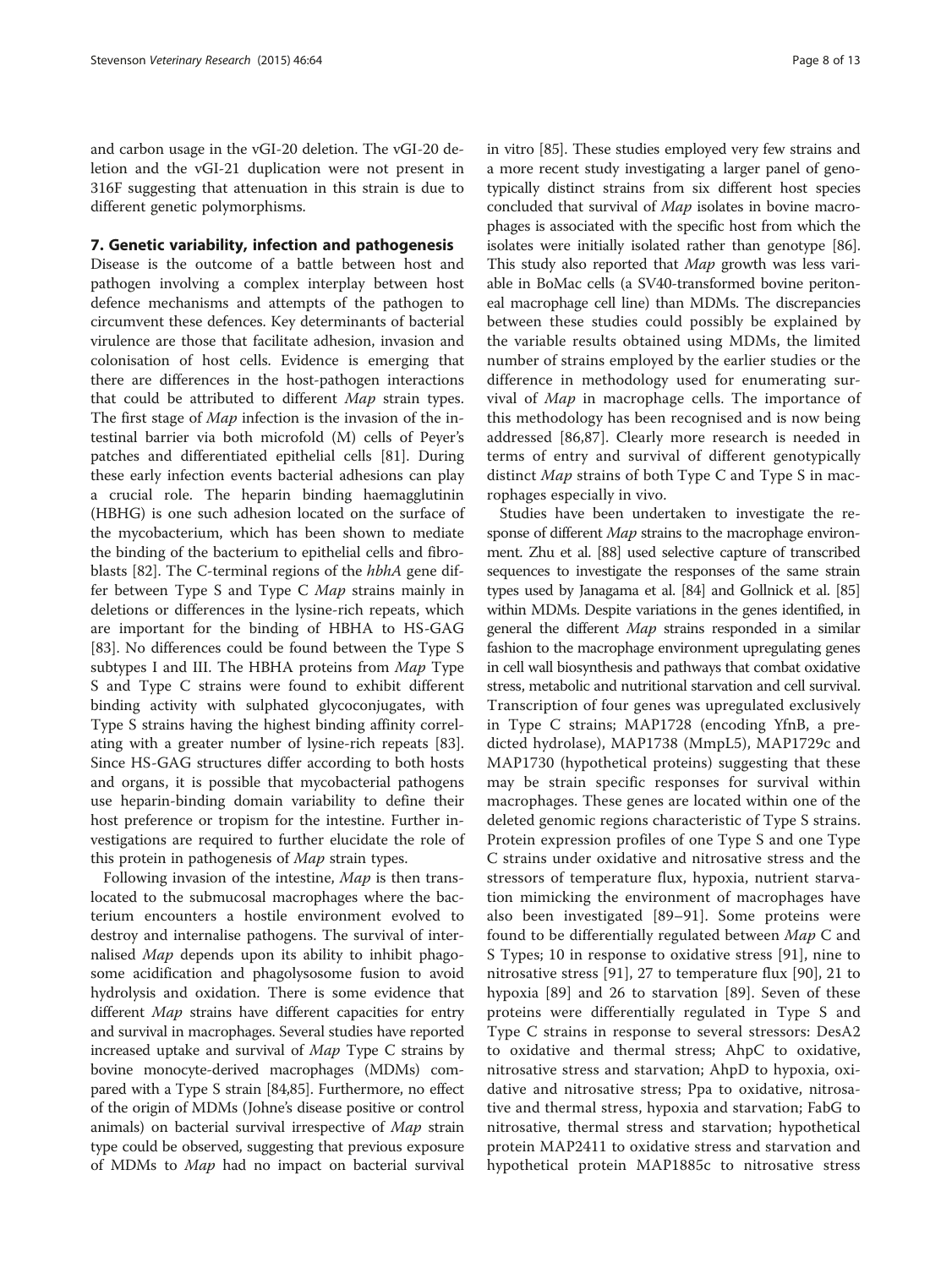and starvation. In terms of strain specificity, AhpD and FabG were only identified in the Type C strain under stress, suggesting that the regulation of these proteins is a general response to stress by Type C strains. Nutrient starvation inhibited the growth of both strain types but was lethal for the Type S strain after 12 weeks [[89](#page-12-0)].

Another stressor encountered by Map infecting macrophages is the initial low availability of iron. Iron is essential for growth and a key cofactor in many enzymatic pathways including those involved in energy production and nucleic acid synthesis and is part of the active centre of stress-resistance proteins such as superoxide dismutase. Although Map requires exogenous mycobactin for in vitro growth, this may not necessarily be the case in vivo since the mycobactin synthesis genes (mbt) are upregulated inside bovine MDMs [\[88](#page-12-0)]. In addition, the concentration of iron within macrophages increases between one and 24 h following infection by pathogenic mycobacteria, suggesting that these bacteria possess mechanisms to acquire and concentrate iron in the phagosome [[92\]](#page-12-0). Evidence is accumulating to suggest that the Type S and Type C Map strains differ in their iron regulatory mechanisms. Both Map strain types possess the iron-dependent global regulator IdeR, which binds to a 19 bp consensus sequence (the "iron box") and regulates a repertoire of genes involved in iron acquisition (*mbt*) and storage ( bacterioferritin bfrA) in response to iron concentration [[93](#page-12-0)]. Both the Type C and Type S IdeR repress transcription of the mbt genes involved in iron acquisition at high iron concentrations and relieve repression at low iron concentrations but polymorphisms within the promoter of bfrA in Type S compared with Type C affect gene expression resulting in defective iron storage in this strain type [[93](#page-12-0)]. Janagama et al. [\[94\]](#page-12-0) investigated the iron-sparing response of Map strain types by transcriptional and proteomic profiling under irondeplete and –replete conditions. Under iron-deplete conditions, there was upregulation of siderophore synthesis and transport genes (mbt, esx-3, irtA and irtB) in both Map strain types but differential expression of aconitase, succinate dehydrogenase and superoxide dismutase, which were downregulated in Type C and upregulated in Type S. Under iron-replete conditions, there was an upregulation of bfr, Mycobacterial heme degrader, ribosomal proteins and the Antigen 85 complex in Type C strains but not in Type S strains. These results suggest that Type C strains have an efficient iron-sparing response in contrast to Type S strains, which potentially could give them a survival advantage. Interestingly, Type C strains also exclusively upregulated MAP2325 under iron-deplete conditions, which may also confer a survival advantage. This gene is an ortholog of the enhanced intracellular survival gene (eis) described in *Mycobacterium tuberculosis* (*Mtb*) that enhances survival in macrophages.

In addition to killing intracellular pathogens, macrophages are key players in antigen processing and presentation and orchestrating host inflammatory and immune processes. Different Map strain types appear to have varying influences on these host responses. Studies by Janagama et al. [[84](#page-11-0)] and Borrmann et al. [[95\]](#page-12-0) investigated cytokine responses to different *Map* strain types in bovine MDMs and the human monocyte cell line THP-1, respectively by RT-PCR. Both studies reported that the Type S strain produced less IL-10 and more TNF-α than the Type C strains but obtained different results with respect to IL-1β, which could reflect further strain or host differences. The observed effects in THP-1 cells were also influenced by challenge dose and infection time [\[95](#page-12-0)]. Motiwala et al. [[96](#page-12-0)] performed a genome-wide transcriptional analysis of THP-1 cells exposed to different Map strains and found that Type C strains induced anti-inflammatory and anti-apoptotic pathways in the cells without causing significant alterations in proinflammatory genes, which would favour bacterial survival and persistence. Conversely, Type S strains significantly up-regulated pro-inflammatory genes related to IL-6, Tcell receptor, B-cell receptor and death receptor signalling within THP-1 cells similar to Mycobacterium avium subsp. avium. Additional genotypically distinct isolates from cattle, human, bison and sheep were analysed by quantitative RT-PCR for seven differentially expressed genes for consistency. The trends were the same but there were differences in the relative amounts of the transcripts, suggesting more subtle intra-strain type differences.

Toll-like receptors (TLRs) play a critical role in the innate immune response and many other cellular processes important to mycobacterial pathogenesis including phagosomal maturation. Activation of TLR9 initiates responses crucial for defence against mycobacterial infection, whereas activation of TLR2 induces responses that suppress immune defence against mycobacteria. Thirunavukkarasu et al. [\[97\]](#page-12-0) reported significant up-regulation of TLR2 in the peripheral blood cells of sheep experimentally infected with a Type S Map strain but in cattle experimentally infected with a Type C strain TLR2 was significantly down-regulated. At later stages of infection, TLR4 was significantly up-regulated in the Type S exposed sheep but no significant differences observed in the Type C exposed cattle. No differences in TLR9 expression were observed in either infected sheep or cattle. While these results may suggest Map strain related differences, the differences in expression could equally be due to the different host responses to infection.

## 8. Conclusions

It is clear that the *Map* genome is plastic and that genetic heterogeneity and phenotypic differences exist between Map strains. The number and scale of genomic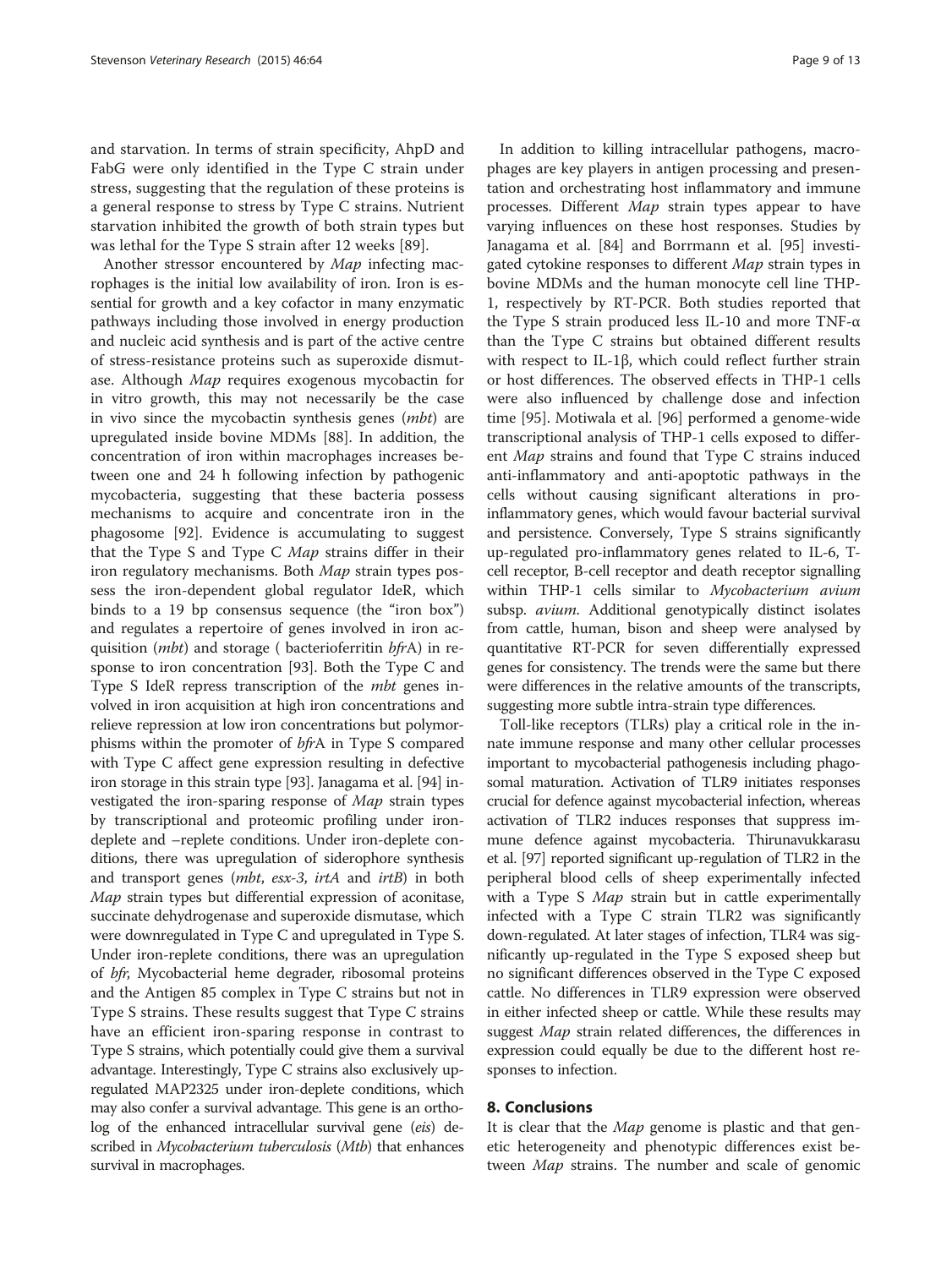<span id="page-9-0"></span>polymorphisms are greater between Type S and Type C strains and this is reflected in the marked differences seen in phenotype affecting growth, virulence, infection, pathogenesis and epidemiological traits. Genetic diversity within each of these strain types is less easy to detect using conventional typing systems but genome sequencing has revealed genetic polymorphisms and SNP-based technologies will open the door to more discriminative strain differentiation. Currently, little data is available on the characteristics of individual genotypically distinct Map isolates of both Type S and Type C with respect to virulence, persistence, dormancy and associated host and clinical information. Genome wide association studies that focus on Map isolates for which this data is available would improve the identification of genes likely to be involved in strain-specific phenotypes.

Whilst it is often difficult to determine if a phenotype is due to the infecting Map strain or the host, overall there is sufficient evidence to conclude that the Map strain types influence host-pathogen interactions and the outcome of disease. This can occur at all stages from invasion of epithelial cells, uptake and survival in macrophages to the formation of pathological lesions. The two major strain groups, Type S and C, appear to have adapted differently to their microenvironments in order to survive and persist in the host. Survival outside the host in different environments is also an important prerequisite for Map and a key factor for transmission. The literature reviewed here hints that possibly Type C strains may be better at this than Type S strains, which do not survive well in arid conditions or when subjected to starvation. There is a dearth of information concerning the abilities of the different Map strain types to form spore-like structures and their survival in soil, water, silage and manure.

The genetic variability of different Map strains and their influence on infection and pathogenesis has important implications for diagnosis and control of Johne's disease. Since the Map strains are not host-specific, it is important to be able to detect and control infection by either strain type in a single species and in other susceptible species. Diagnostic tests either detect the pathogen or the host response to the pathogen. Detection of the Map bacillus is routinely accomplished by culture and/or PCR. It is therefore necessary to ensure that a medium capable of supporting the growth of both Map strain types is employed and that the primers selected for PCR target either common genes or sequences such as IS900 or use a combination of strain-specific genes if strain differentiation is required. Similarly, vaccines for Johne's disease need to be effective against infections caused by both Map strain types and the selection of vaccine candidates needs to be done with care. A thorough understanding of the mechanisms of immune evasion and pathogenesis of both Map strain types is required to develop an effective vaccine. Current vaccines include heat inactivated formulations of the vaccine strain 316F and one of the disadvantages of the vaccine is that it is not possible to differentiate between infected and vaccinated animals. The genetic polymorphisms in 316F could be exploited to develop a DIVA diagnostic test to circumvent this problem. Information on Map strain virulence determinants and the immune profiles induced by the different Map strains is important for the rational design of novel vaccines. A number of genetic polymorphisms have been identified in both strain types that could have consequences with regard to their virulence and pathogenesis. Targeted studies are now required to determine the functional impact of these natural polymorphisms between strains.

#### 9. Competing interests

The author declares that she has no competing interests.

#### 10. Acknowledgements

The author would like to thank Josephine Bryant for providing Figure [1](#page-2-0) and Sri Sreevatsan and Ynte Schukken for critical evaluation of the manuscript. The author is funded by the Scottish Government's Rural and Environment Science and Analytical Services Division.

#### Received: 12 September 2014 Accepted: 16 January 2015 Published online: 19 June 2015

#### 11. References

- 1. Motiwala AS, Amonsin A, Strother M, Manning EJ, Kapur V, Sreevatsan S (2004) Molecular epidemiology of Mycobacterium avium subsp. paratuberculosis isolates recovered from wild animal species. J Clin Microbiol 42:1703–1712
- 2. Ghadiali AH, Strother M, Naser SA, Manning EJ, Sreevatsan S (2004) Mycobacterium avium subsp. paratuberculosis strains isolated from Crohn's disease patients and animal species exhibit similar polymorphic locus patterns. J Clin Microbiol 42:5345–5348
- 3. Hutchings MR, Stevenson K, Greig A, Davidson R, Marion G, Judge J (2010) Infection of non-ruminant wildlife by Mycobacterium avium subsp. paratuberculosis. In: Behr MA, Collins DM (eds) Paratuberculosis: Organism, Disease, Control. MA: CAB International, Cambridge, pp 188–200
- 4. Ghosh P, Hsu C, Alyamani EJ, Shehata MM, Al-Dubaib MA, Al-Naeem A, Hashad M, Mahmoud OM, Alharbi KBJ, Al-Busadah K, Al-Swailem AM, Talaat AM (2012) Genome-wide analysis of the emerging infection with Mycobacterium avium subspecies paratuberculosis in the Arabian camels (Camelus dromedarius). PLoS One 7:e31947
- 5. Mackintosh C, Griffin JF (2010) Paratuberculosis in deer, camelids and other ruminants. In: Behr MA, Collins DM (eds) Paratuberculosis: Organism, Disease, Control. CAB International, Cambridge MA, pp 179–187
- 6. Beard PM, Rhind S, Buxton D, Daniels MJ, Henderson D, Pirie A, Rudge K, Greig A, Hutchings MR, Stevenson K, Sharp JM (2001) Natural paratuberculosis infection in rabbits in Scotland. J Comp Pathol 124:290–299
- 7. Salgado M, Monti G, Sevilla I, Manning E (2014) Association between cattle herd Mycobacterium avium subsp. paratuberculosis (MAP) infection and infection of a hare population. Trop Anim Health Prod 46:1313–1316
- 8. Naser SA, Sagramsingh SR, Naser AS, Thanigachalam S (2014) Mycobacterium avium subspecies paratuberculosis causes Crohn's disease in some inflammatory bowel disease patients. World J Gastroenterol 20:7403–7415
- 9. Collins DM (2010) Strain characterization of Mycobacterium avium subsp. paratuberculosis. In: Behr MA, Collins DM (eds) Paratuberculosis: Organism, Disease, Control. CAB International, Cambridge, MA, pp 294–305
- 10. Bannantine JP, Li L-L, Sreevatsan S, Kapur V (2013) How does a Mycobacterium change its spots? Applying molecular tools to track diverse strains of Mycobacterium avium subspecies paratuberculosis. Lett Appl Microbiol 57:165–173
- 11. Collins DM, Gabric DM, de Lisle GW (1990) Identification of two groups of Mycobacterium paratuberculosis strains by restriction endonuclease analysis and DNA hybridization. J Clin Microbiol 28:1591–1596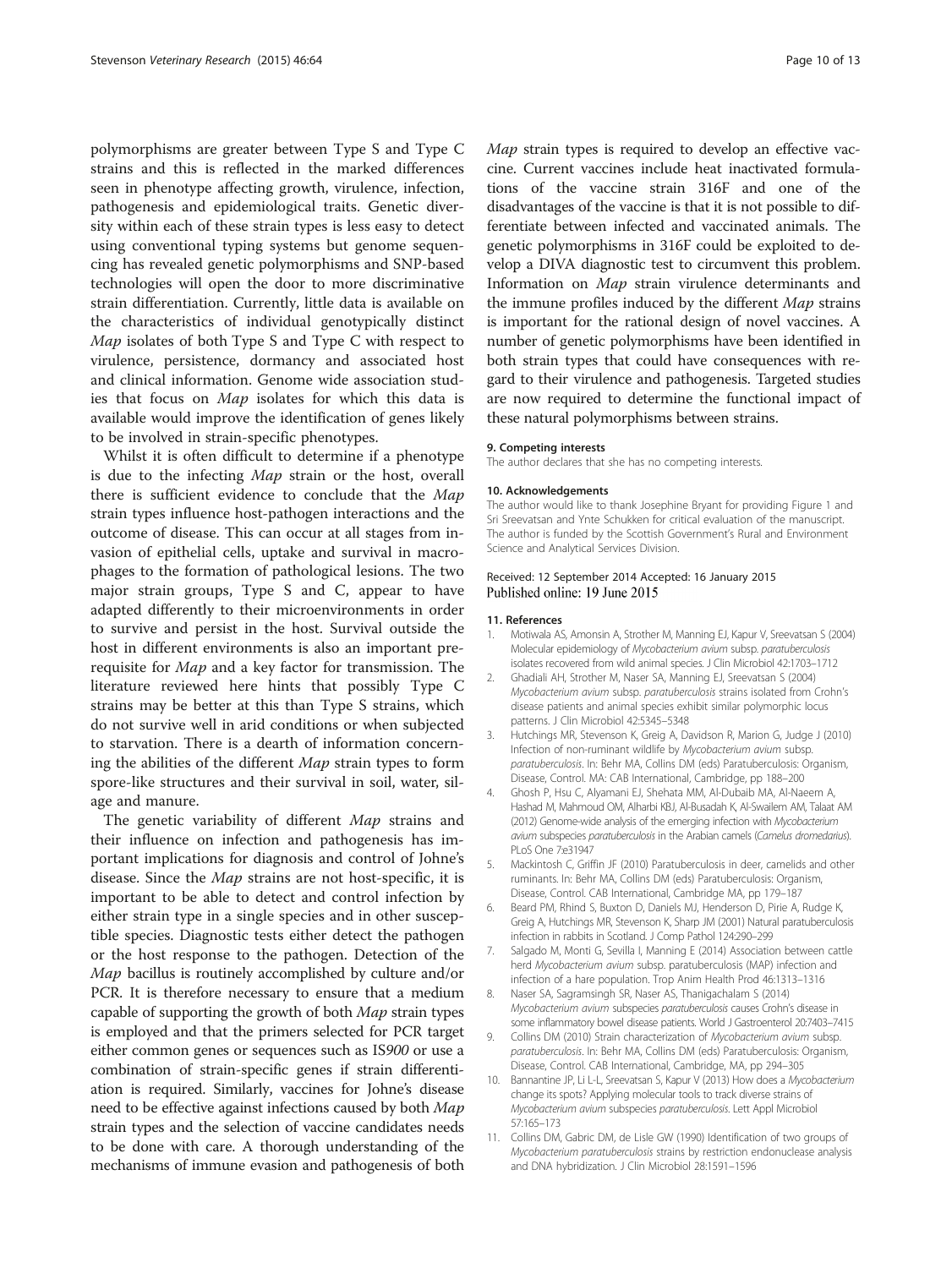- <span id="page-10-0"></span>12. Stevenson K, Hughes VM, de Juan L, Inglis NF, Wright F, Sharp JM (2002) Molecular characterization of pigmented and non-pigmented isolates of Mycobacterium avium subspecies paratuberculosis. J Clin Microbiol 40:1798–1804
- 13. de Juan L, Mateos A, Domínguez L, Sharp JM, Stevenson K (2005) Genetic diversity of Mycobacterium avium subspecies paratuberculosis isolates from goats detected by pulsed-field gel electrophoresis. Vet Microbiol 106:249–257
- 14. Castellanos E, Alvarez J, Aranaz A, Romero B, de Juan L, Bezos J, Rodríguez S, Stevenson K, Mateos A, Domínguez L (2007) Use of Single Nucleotide Polymorphisms in inh-A gene to characterize Mycobacterium avium subsp. paratuberculosis into Types I, II and II. In: Nielsen SS (ed) Proceedings of the Ninth International Colloquium on Paratuberculosis: 29 October - 2 November 2007. International Association for Paratuberculosis, Tsukuba, pp 6–8
- 15. Castellanos E, Aranaz A, Romero B, de Juan L, Àlvarez J, Bezos J, Rodríguez S, Stevenson K, Mateos A, Domínguez L (2007) Polymorphisms in gyrA and gyrB genes among Mycobacterium avium subsp. paratuberculosis Type I, II, and III isolates. J Clin Microbiol 45:3439–3442
- 16. Whittington RJ, Marsh IB, Whitlock RH (2001) Typing of IS1311 polymorphisms confirms that bison (Bison bison) with paratuberculosis in Montana are infected with a strain of Mycobacterium avium subsp paratuberculosis distinct from that occurring in cattle and other domesticated livestock. Mol Cell Probes 15:139–145
- 17. Sohal JS, Singh SV, Singh PK, Singh AV (2010) On the evolution of "Indian Bison type" strains of Mycobacterium avium subspecies paratuberculosis. Microbiol Res 165:163–171
- 18. Sevilla I, Singh SV, Garrido JM, Aduriz G, Rodríguez S, Geijo MV, Whittington RJ, Saunders V, Whitlock RH, Juste RA (2005) Molecular typing of Mycobacterium avium subsp. paratuberculosis strains from different hosts and regions. Sci Tech Rev 24:1061–1066
- 19. Sohal JS, Singh SV, Singh PK, Singh AV, Kumar N (2013) A new marker IS1311 L2 PCR-REA for identification of 'Indian Bison' type Mycobacterium avium subspecies paratuberculosis. Indian J Biotechnol 12:204–207
- 20. Thibault VC, Bryant J, Harris S, Bentley S, Smith DGE, McLuckie J, Parkhill J, Stevenson K (2012) Genome sequencing to identify phylogenetic diversity and single nucleotide polymorphisms in Mycobacterium avium subspecies paratuberculosis. In: Nielsen SS (ed) Proceedings of the Eleventh International Colloquium on Paratuberculosis: 5–10 February. International Association for Paratuberculosis, Sydney, p 267
- 21. Wynne JW, Bull TJ, Seeman T, Bulach DM, Wagner J, Kirkwood CD, Michalski WP (2011) Exploring the zoonotic potential of Mycobacterium avium subspecies paratuberculosis through comparative genomics. PLoS One 6:e22171
- 22. Hsu C-Y, Wu C-W, Talaat AM (2011) Genome-wide sequence variation among Mycobacterium avium subspecies paratuberculosis isolates: a better understanding of Johne's disease transmission dynamics. Front Microbiol 2:236
- 23. Li L, Bannantine JP, Zhang Q, Amonsin A, May BJ, Alt D, Banerji N, Kanjilal S, Kapur V (2005) The complete genome sequence of Mycobacterium avium subspecies paratuberculosis. Proc Natl Acad Sci U S A 102:12344–12349
- 24. Wu CW, Schramm TM, Zhou S, Schwartz DC, Talaat AM (2009) Optical mapping of the Mycobacterium avium subspecies paratuberculosis genome. BMC Genomics 10:25
- 25. Wynne JW, Seeman T, Bulach D, Coutts SA, Talaat AM, Michalski WP (2010) Re-sequencing the Mycobacterium avium subspecies paratuberculosis K10 genome: improved annotation and revised genome sequence. J Bacteriol 192:6319–6320
- 26. Bannantine JP, Wu C-W, Hsu C, Zhou S, Schwartz DC, Bayles DO, Paustian ML, Alt DP, Sreevatsan S, Kapur V, Talaat AM (2012) Genome sequencing of ovine isolates of Mycobacterium avium subspecies paratuberculosis offers insights into host association. BMC Genomics 13:89
- 27. Veyrier F, Pletzer D, Turenne C, Behr MA (2009) Phylogenetic detection of horizontal gene transfer during the step-wise genesis of Mycobacterium tuberculosis. BMC Evol Biol 9:196
- 28. Wang J, Pritchard JR, Kreitmann L, Montpetit A, Behr MA (2014) Disruption of Mycobacterium avium subspecies paratuberculosis-specific genes impairs in vivo fitness. BMC Genomics 15:415
- 29. Semret M, Turenne CY, de Haas P, Collins DM, Behr MA (2006) Differentiating host-associated variants of Mycobacterium avium by PCR for detection of large sequence polymorphisms. J Clin Microbiol 44:881–887
- 30. Wu CW, Glasner J, Collins M, Naser S, Talaat AM (2006) Whole-genome plasticity among Mycobacterium avium subspecies: Insights from comparative genomic hybridizations. J Bacteriol 188:711–723
- 31. Alexander DC, Turenne CY, Behr MA (2009) Insertion and deletion events that define the pathogen Mycobacterium avium subsp. paratuberculosis. J Bacteriol 191:1018–1025
- 32. Castellanos E, Aranaz A, Gould KA, Linedale R, Stevenson K, Àlvarez J, Domínguez L, de Juan L, Hinds J, Bull TJ (2009) Discovery of stable and variable differences in the Mycobacterium avium subsp. paratuberculosis Types I, II and III genomes by pan-genome microarray analysis. Appl Env Microbiol 75:676–686
- 33. Schorey JS, Sweet L (2008) The mycobacterial glycolipids: structure, function and their role in pathogenesis. Glycobiology 18:832–841
- 34. Marsh IB, Bannantine JP, Paustian ML, Tizard ML, Kapur V, Whittington RJ (2006) Genomic comparison of Mycobacterium avium subspecies paratuberculosis sheep and cattle strains by microarray hybridization. J Bacteriol 188:2290–2293
- 35. Marsh IB, Whittington RJ (2005) Deletion of an mmpL gene and multiple associated genes from the genome of the S strain of Mycobacterium avium subsp. paratuberculosis identified by representational difference analysis and in silico analysis. Mol Cell Probes 19:371–384
- 36. Paustian ML, Zhu XC, Sreevatsan S, Robbe-Austerman S, Kapur V, Bannantine JP (2008) Comparative genomic analysis of Mycobacterium avium subspecies obtained from multiple host species. BMC Genomics 9:135
- 37. Green EP, Tizard ML, Moss MT, Thompson J, Winterbourne DJ, McFadden JJ, Hermon-Taylor J (1989) Sequence and characteristics of IS900, an insertion element identified in a human Crohn's disease isolate of Mycobacterium paratuberculosis. Nucleic Acids Res 17:9063–9073
- 38. Supply P, Magdalena J, Himpens S, Locht C (1997) Identification of novel intergenic repetitive units in a Mycobacterial two-component system operon. Mol Microbiol 26:991–1003
- Thibault VC, Grayon M, Boschiroli ML, Willer E, Allix C, Stevenson K, Biet F, Supply P (2008) Combined multilocus short sequence repeat and mycobacterial interspersed repetitive unit-variable-number tandem repeat typing of Mycobacterium avium subsp. paratuberculosis isolates. J Clin Microbiol 46:4091–4094
- 40. Biet F, Sevilla IA, Cochard T, Lefrançois LH, Garrido JM, Heron I, Juste RA, McLuckie J, Thibault VC, Supply P, Collins D, Behr MA, Stevenson K (2012) Inter and intra-subtype genotypic differences that differentiate Mycobacterium avium subsp. paratuberculosis strains. BMC Microbiol 12:264
- 41. Bannantine JP, Zhang Q, Li LL, Kapur V (2003) Genomic homogeneity between Mycobacterium avium subsp. avium and Mycobacterium avium subsp. paratuberculosis belies their divergent growth rates. BMC Microbiol 3:10
- 42. Bryant JM, Schürch AC, van Deutekom H, Harris SR, de Beer JL, de Jager V, Kremer K, van Hijum SA, Siezen RJ, Borgdorff M, Bentley SD, Parkhill J, van Soolingen D (2013) Inferring patient to patient transmission of Mycobacterium tuberculosis from whole genome sequencing data. BMC Infect Dis 13:110
- 43. Thibault VC, Grayon M, Boschiroli ML, Hubbans C, Overduin P, Stevenson K, Gutierrez MC, Supply P, Biet F (2007) New variable number tandem repeat markers for typing Mycobacterium avium subsp. paratuberculosis and Mycobacterium avium strains: comparison with IS900 RFLP and IS1245 RFLP typing. J Clin Microbiol 45:2404–2410
- 44. Bull TJ, Schock A, Sharp JM, Greene M, McKendrick IJ, Sales J, Linedale R, Stevenson K (2013) Genomic variations associated with attenuation in Mycobacterium avium subsp. paratuberculosis vaccine strains. BMC Microbiol 13:11
- 45. Kasnitz N, Köhler H, Weigoldt M, Gerlach GF, Möbius P (2013) Stability of genotyping target sequences of Mycobacterium avium subsp. paratuberculosis upon cultivation on different media, in vitro- and in vivo passage, and natural selection. Vet Microbiol 167:573–583
- 46. Whipple D, Kapke P, Vary C (1990) Identification of restriction fragment length polymorphisms in DNA from Mycobacterium paratuberculosis. J Clin Microbiol 28:2561–2564
- 47. Taylor AW (1945) Ovine paratuberculosis (Johne's disease of sheep). J Comp Pathol 55:41–44
- 48. Taylor AW (1951) Varieties of Mycobacterium johnei from sheep. J Pathol Bacteriol 63:333–336
- 49. Dimareli-Malli Z, Mazaraki K, Stevenson K, Tsakos P, Zdragas A, Giantzi V, Petridou E, Heron I, Vafeas G (2013) Culture phenotypes and molecular characterization of Mycobacterium avium subsp. paratuberculosis isolates from small ruminants. Res Vet Sci 95:49–53
- 50. Whittington RJ, Whittington AM, Waldron A, Begg DJ, de Silva K, Purdie AC, Plain KM (2013) Development and validation of a liquid medium (M7H9C)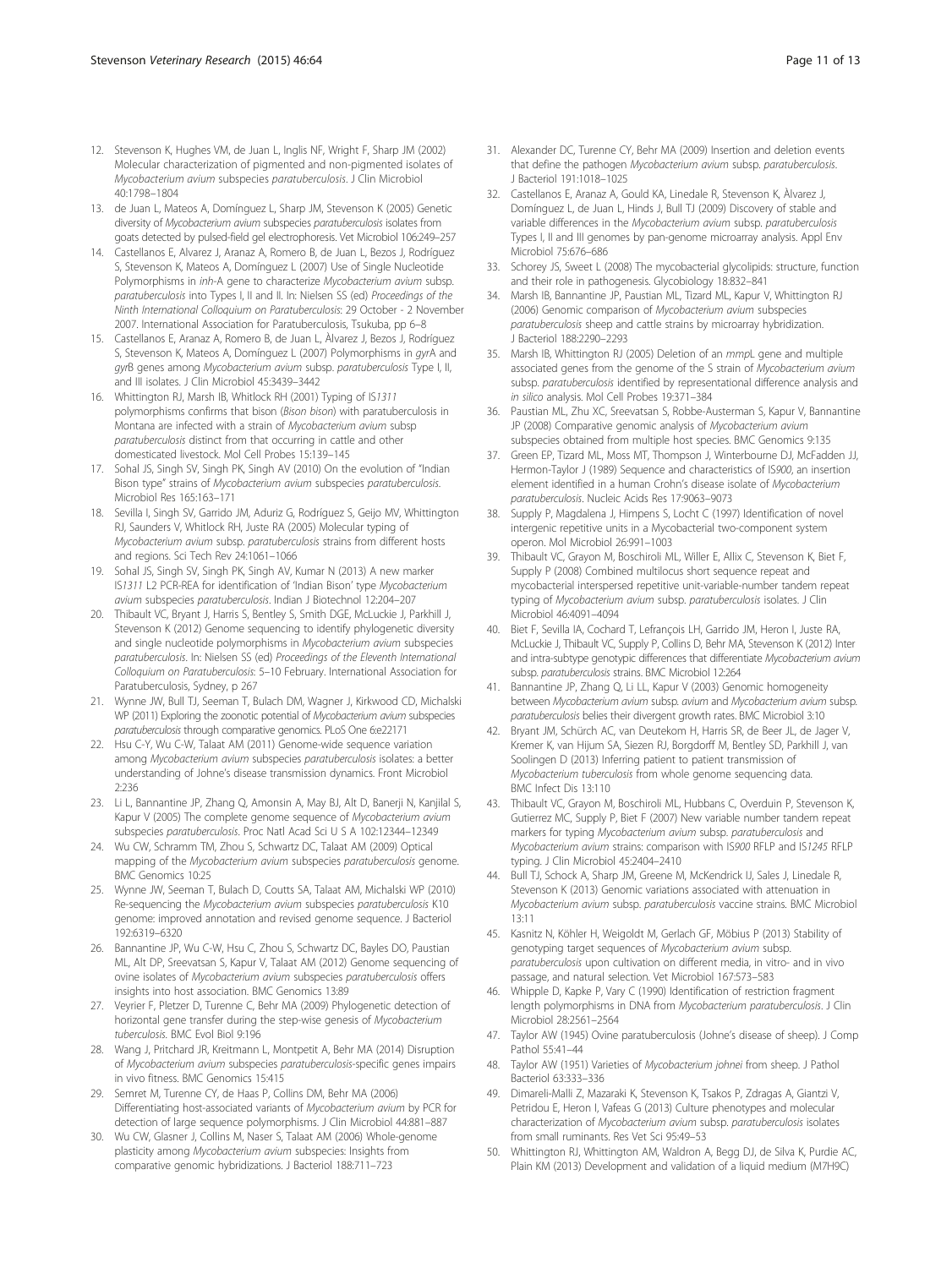<span id="page-11-0"></span>for routine culture of Mycobacterium avium subsp. paratuberculosis to replace modified Bactec 12B medium. J Clin Microbiol 51:3993–4000

- 51. Aduriz JJ, Juste RA, Cortabarria N (1995) Lack of mycobactin dependence of mycobacteria isolated on Middlebrook 7H11 from clinical cases of ovine paratuberculosis. Vet Microbiol 45:211–217
- 52. Whittington RJ, Marsh IB, Saunders V, Grant IR, Juste R, Sevilla IA, Manning EJB, Whitlock RH (2011) Culture phenotypes of genomically and geographically diverse Mycobacterium avium subsp. paratuberculosis isolates from different hosts. J Clin Microbiol 49:1822–1830
- 53. Whittington RJ, Marsh I, McAllister S, Turner MJ, Marshall DJ, Fraser CA (1999) Evaluation of modified BACTEC 12B radiometric medium and solid media for culture of Mycobacterium avium subsp. paratuberculosis from sheep. J Clin Microbiol 37:1077–1083
- 54. de Juan L, Àlvarez J, Romero B, Bezos J, Castellanos E, Aranaz A, Mateos A, Domínguez L (2006) Comparison of four different culture media for isolation and growth of Type II and Type I/III Mycobacterium avium subsp. paratuberculosis strains isolated from cattle and goats. Appl Env Microbiol 72:5927–5932
- 55. Florou M, Leontides L, Kostoulas P, Billinis C, Sofia M (2008) Strain-specific sensitivity estimates of Mycobacterium avium subsp. paratuberculosis culture in Greek sheep and goats. Zoonoses Public Health 56:1–5
- 56. Juste RA, Marco JC, Saez-de-Ocariz C, Aduriz JJ (1991) Comparison of different media for the isolation of small ruminant strains of Mycobacterium paratuberculosis. Vet Microbiol 28:385–390
- 57. Abendaño N, Sevilla I, Prieto JM, Garrido JM, Juste RA, Alonso-Hearn M (2012) Quantification of Mycobacterium avium subspecies paratuberculosis strains representing distinct genotypes and isolated from domestic and wildlife animal species by use of an automatic liquid culture system. J Clin Microbiol 50:2609–2616
- 58. O'Shea B, Khare S, Klein P, Roussel A, Adams LG, Ficht TA, Rice-Ficht AC (2011) Amplified fragment length polymorphism reveals specific epigenetic distinctions between Mycobacterium avium subspecies paratuberculosis isolates of various isolation types. J Clin Microbiol 49:2222–2229
- 59. Trefz P, Köhler H, Klepik K, Möbius P, Reinhold P, Schubert JK, Miekisch W (2013) Volatile emissions from Mycobacterium avium subsp. paratuberculosis mirror bacterial growth and enable distinction of different strains. PLoS One 8:e76868
- 60. Yadav D, Singh SV, Singh AV, Sevilla I, Juste RA, Singh PK, Sohal JS (2008) Pathogenic 'Bison-type' Mycobacterium avium subsp. paratuberculosis genotype characterized from riverine buffalo (Bubalus bubalis) in North India. Comp Immunol Microbial Infect Dis 31:373–387
- 61. Kumar S, Singh SV, Singh AV, Singh PK, Sohal JS (2008) Inter-species transmission of 'Bison type' genotype of MAP between Boselaphus tragocamelus (blue bulls) and small ruminant population in India. Ind J Anim Sci 78:1186–1191
- 62. Singh SV, Sohal JS, Singh PK, Singh AV (2009) Genotype profiles of Mycobacterium avium subspecies paratuberculosis isolates recovered from animals, commercial milk, and human beings in North India. Int J Infect Dis 13:e221–e227
- 63. Stevenson K, Àlvarez J, Bakker D, Biet F, de Juan L, Denham S, Dimareli Z, Dohmann K, Gerlach G-F, Heron I, Kopecna M, May L, Pavlik I, Sharp JM, Thibault VC, Willemsen P, Zadoks R, Greig A (2009) Occurrence of Mycobacterium avium subspecies paratuberculosis across host species and European countries with evidence for transmission between wildlife and domestic ruminants. BMC Microbiol 9:212
- 64. Fritsch I, Luyven G, Köhler H, Lutz W, Möbius P (2012) Suspicion of Mycobacterium avium subsp. paratuberculosis transmission between cattle and wild-living red deer (Cervus elaphus) by multitarget genotyping. Appl Environ Microbiol 78:1132–1139
- 65. Taylor AW (1953) The experimental infection of cattle with varieties of Mycobacterium johnei isolated from sheep. J Comp Pathol 63:368–373
- 66. O'Brien R, Mackintosh CG, Bakker D, Kopecna M, Pavlik I, Griffin JFT (2006) Immunological and molecular characterization of susceptibility in relationship to bacterial strain differences in Mycobacterium avium subsp. paratuberculosis infection in the red deer (Cervus elaphus). Infect Immun 74:3530–3537
- 67. Watt JAA (1954) Johne's disease in a bovine associated with the pigmented strain of Mycobacterium johnei. Vet Rec 66:387
- 68. de Juan L, Àlvarez J, Aranaz A, Rodríguez A, Romero B, Bezos J, Mateos A, Domínguez L (2006) Molecular epidemiology of Types I/III strains of Mycobacterium avium subsp. paratuberculosis isolated from goats and cattle. Vet Microbiol 115:102–110
- 69. Whittington RJ, Taragel CA, Ottaway S, Marsh I, Seaman J, Fridriksdottir V (2001) Molecular epidemiological confirmation and circumstances of occurrence of sheep (S) strains of Mycobacterium avium subsp. paratuberculosis in cases of paratuberculosis in cattle in Australia and sheep and cattle in Iceland. Vet Microbiol 79:311–322
- 70. Verdugo C, Pleydell E, Price-Carter M, Prattley D, Collins D, de Lisle G, Vogue H, Wilson P, Heuer C (2014) Molecular epidemiology of Mycobacterium avium subsp. paratuberculosis isolated from sheep, cattle and deer on New Zealand pastoral farms. Prev Vet Med 117:436–446
- 71. Machackova M, Svastova P, Lamka J, Parmova I, Liska V, Smolik J, Fischer OA, Pavlik I (2004) Paratuberculosis in farmed and free-living wild ruminants in the Czech Republic (1999–2001). Vet Microbiol 101:225–234
- 72. Fridriksdottir V, Gunnarsson E, Sigurdarson S, Gudmundsdottir KB (2000) Paratuberculosis in Iceland: epidemiology and control measures, past and present. Vet Microbiol 77:263–267
- 73. Moloney BJ, Whittington RJ (2008) Cross species transmission of ovine Johne's disease from sheep to cattle: an estimate of prevalence in exposed susceptible cattle. Aust Vet J 86:117–123
- 74. Eppleston J, Begg DJ, Dhand N, Watt B, Whittington RJ (2014) Environmental survival of Mycobacterium avium subsp. paratuberculosis in different climatic zones of Eastern Australia. Appl Environ Microbiol 80:2337–2342
- 75. Lamont EA, Bannantine JP, Armién A, Ariyakumar DS, Sreevatsan S (2012) dentification and characterization of a spore-like morphotype in chronically starved Mycobacterium avium subsp. paratuberculosis cultures. PLoS One 7:e30648
- 76. Ahlstrom C, Barkema HW, Stevenson K, Zadoks R, Biek R, Kao R, Trewby H, Hendrick S, Haupstein D, Kelton D, Fecteau G, Labrecque O, McKenna S, Keefe G, De Buck J (2014) Phylogenomic analyses elucidate Mycobacterium avium subsp. paratuberculosis diversity at a global, national and provincial scale. In: Proceedings of the Twelfth International Colloquium on Paratuberculosis: 22–26 June 2014. International Association for Paratuberculosis, Parma, p 226
- 77. Fernández M, Benavides J, Sevilla IA, Fuertes M, Castaño P, Delgado L, García Marín JF, Garrido JM, Ferreras MC, Pérez V (2014) Experimental infection of lambs with C and S-type strains of Mycobacterium avium subspecies paratuberculosis: immunological and pathological findings. Vet Res 45:5
- 78. Verna AE, Garcia-Pariente C, Munoz M, Moreno O, Garcia-Marín JF, Romano MI, Paolicchi F, Pérez V (2007) Variation in the immuno-pathological responses of lambs after experimental infection with different strains of Mycobacterium avium subsp. paratuberculosis. Zoonoses Public Health 54:243–252
- 79. Watkins C, Schock A, May L, Denham S, Sales J, Welch L, Sharp JM, Stevenson K (2010) Assessing virulence of vaccine strains of Mycobacterium avium subspecies paratuberculosis in a calf model. Vet Microbiol 146:63–69
- 80. Stratmann J, Strommenger B, Goethe R, Dohmann K, Gerlach G-F, Stevenson K, Li L-L, Zhang Q, Kapur V, Bull T (2004) A 38Kb pathogenicity island specific for Mycobacterium avium subspecies paratuberculosis encodes cell surface proteins expressed in the host. Infect Immun 72:1265–1274
- 81. Arsenault RJ, Maattanen P, Daigle J, Potter A, Griebel P, Napper S (2014) From mouth to macrophage: mechanisms of innate immune subversion by Mycobacterium avium subsp. paratuberculosis. Vet Res 45:54
- 82. Menozzi FD, Rouse JH, Alavi M, Laude-Sharp M, Muller J, Bischoff R, Brennan MJ, Locht C (1996) Identification of a heparin-binding hemagglutinin present in mycobacteria. J Exp Med 184:993–1001
- 83. Lefrançois LH, Bodiera CC, Cocharda T, Canepab S, Razec D, Lanotted P, Sevilla IA, Stevenson K, Behr MA, Locht C, Biet F (2013) Novel feature of Mycobacterium avium subspecies paratuberculosis highlighted by characterization of the heparin-binding hemagglutinin adhesin. J Bacteriol 195:4844–4853
- 84. Janagama HK, Jeong K, Kapur V, Coussens P, Sreevatsan S (2006) Cytokine responses of bovine macrophages to diverse clinical Mycobacterium avium subsp. paratuberculosis strains. BMC Microbiol 6:10
- 85. Gollnick NS, Mitchell RM, Baumgart M, Janagama HK, Sreevatsan S, Schukken YH (2007) Survival of Mycobacterium avium subsp. paratuberculosis in bovine monocyte-derived macrophages is not affected by host infection status but depends on the infecting bacterial genotype. Vet Immunol Immunopathol 120:93–105
- 86. Abendaño N, Sevilla IA, Prieto JM, Garrido JM, Juste RA, Alonso-Hearn M (2013) Mycobacterium avium subspecies paratuberculosis isolates from sheep and goats show reduced persistence in bovine macrophages than cattle bison, deer and wild boar strains regardless of genotype. Vet Microbiol 163:325–334